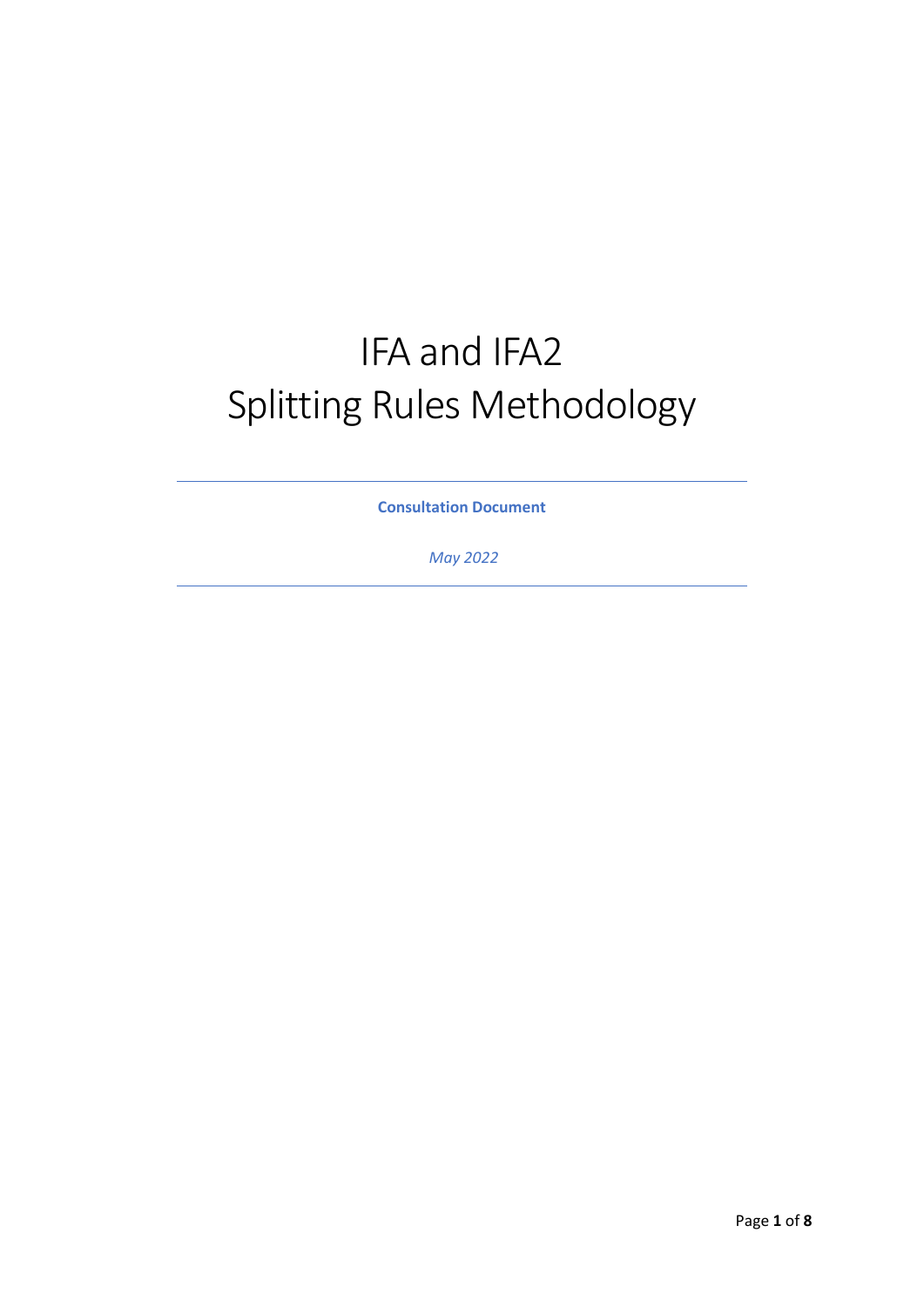## Contents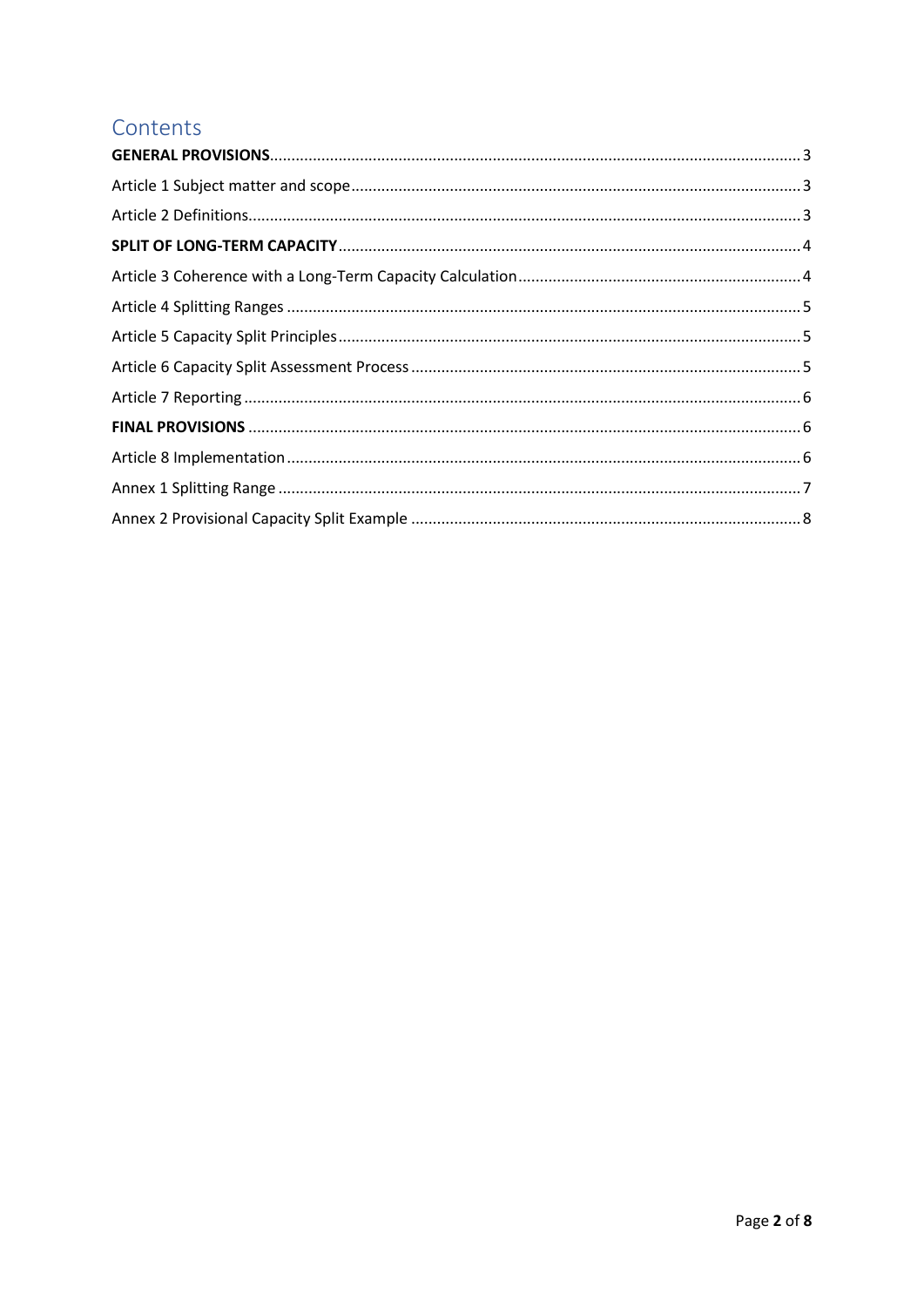## GENERAL PROVISIONS

#### Article 1 Subject matter and scope

- <span id="page-2-1"></span><span id="page-2-0"></span>1. This document (the 'Splitting Rules Methodology') is the proposal of Réseau de Transport d'Électricité (RTE), National Grid Interconnectors Limited (NGIC) and National Grid IFA2 Limited (NGIFA2), to fulfil the principles of transparency and the requirements of the French national regulatory authority with respect to Deliberation No 2021-213.
- 2. This Splitting Rules Methodology shall be published on the IFA/IFA2 and RTE website. The French national regulatory authority may publish parts of this Splitting Rules Methodology as deemed necessary to fulfil their own legal obligations.
- 3. The Capacity Split will be published on the Interconnector's website in line with Article 7 of this Splitting Rules Methodology.
- 4. An amendment made under these Splitting Rules shall be subject to approval by the French national regulatory authority and shall take effect on the date and time notified to market participants on the IFA/IFA2 website.

#### Article 2 Definitions

<span id="page-2-2"></span>1. Unless otherwise defined herein, capitalised terms used in this Splitting Rules Methodology shall have the meaning given to them in the Access Rules:

'Access Rules' means the rules for the Interconnector required under Ofgem's Standard Licence Condition 11A and for RTE under Article 30 III of Decree n° 2006-1731 of 23 December 2006 ("approuvant le cahier des charges type de concession du réseau public de transport d'électricité").

'Auction Calendar' means for a calendar year period the indicative details of all long-term auctions, including the Product Period, the Bidding Period and the direction on the Interconnector.

'Available Transfer Capacity' (ATC) is the transfer capacity remaining available on each Interconnector per direction for a specific auction.

'Capacity Split' shall mean the specific volumes being made available by the Responsible TSOs for allocation on the Interconnector across all timeframes.

'Interconnector' shall mean the National Grid Interconnector Circuits and the RTE Interconnector Circuits of the IFA or IFA2 assets owned and operated by National Grid and RTE that connect the NGET Transmission System with the RTE Transmission System.

'Long Term Allocation Rules' means the rules applicable to the Interconnector in respect of the allocation of long-term transmission rights on the Interconnector as detailed in Part 3 of the Access Rules.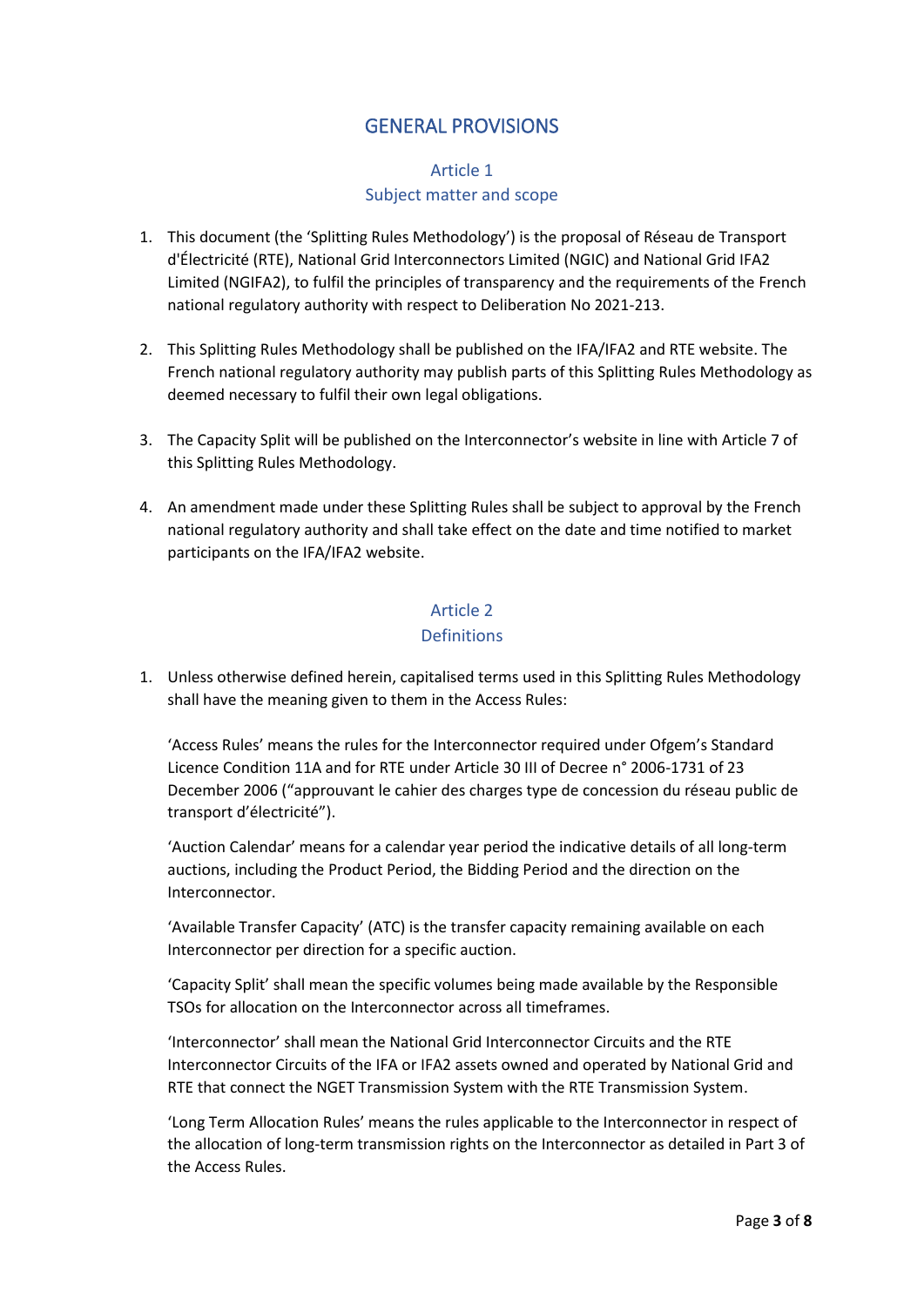'Long-Term Capacity Calculation Methodology' means a coordinated mechanism to determine the maximum capacity available for allocation at a long-term timeframe, as set out in Article 3.

'Long-Term Capacity Calculation' means the coordinated capacity calculation as set out in the Long-Term Capacity Calculation Methodology

'Long-Term Cross-Zonal Capacity' means the Nominal Capacity less the capacity reserved for daily allocation.

'NGESO' shall mean National Grid Electricity System Operator Limited, being the system operator for the electricity transmission system in Great Britain.

'Nominal Capacity' shall mean the maximum HVDC active Power transmission capability at the mid-Channel reference point (2000MW for IFA, 1014MW for IFA2).

'Responsible Transmission System Operators (TSOs)' shall mean RTE, NGIC and/or NGIFA2, the TSOs responsible for the allocation of the Cross Zonal Capacity of the IFA and IFA2 Interconnectors.

'Splitting Range' shall mean the range (maximum and minimum) volume of the Interconnector's Nominal Capacity that shall be made available for allocation in each timeframe.

<span id="page-3-0"></span>'TSO' shall mean Transmission System Operator, an entity certified to own and/or operate electricity transmission assets.

## SPLIT OF LONG-TERM CAPACITY

#### Article 3 Coherence with a Long-Term Capacity Calculation

- <span id="page-3-1"></span>1. The Responsible TSOs and RTE, as the system operator for the electricity transmission system in France, (and, if required NGESO) may agree on an interim Long-Term Capacity Calculation Methodology. In addition, the Responsible TSOs and other relevant TSOs may agree on an enduring Long-Term Capacity Calculation Methodology as required by the UK-EU Trade and Cooperation Agreement. Both methodologies shall be submitted to the approval of the relevant authorities.
- 2. This Splitting Rules Methodology shall be compatible with the Long-Term Capacity Calculation Methodology applicable to the Interconnector. Consequently, the total volume of Long-Term Cross-Zonal Capacity offered for forward capacity allocation in the Capacity Split cannot exceed the net transmission capacity ('NTC') as agreed for the respective time frame.
- 3. Once an NTC has been determined pursuant to the 'Long-Term Capacity Calculation Methodology', any subsequent calculation that results in a lower NTC will result in any allocated capacity above the revised NTC being curtailed by the relevant TSO in accordance with the Access Rules.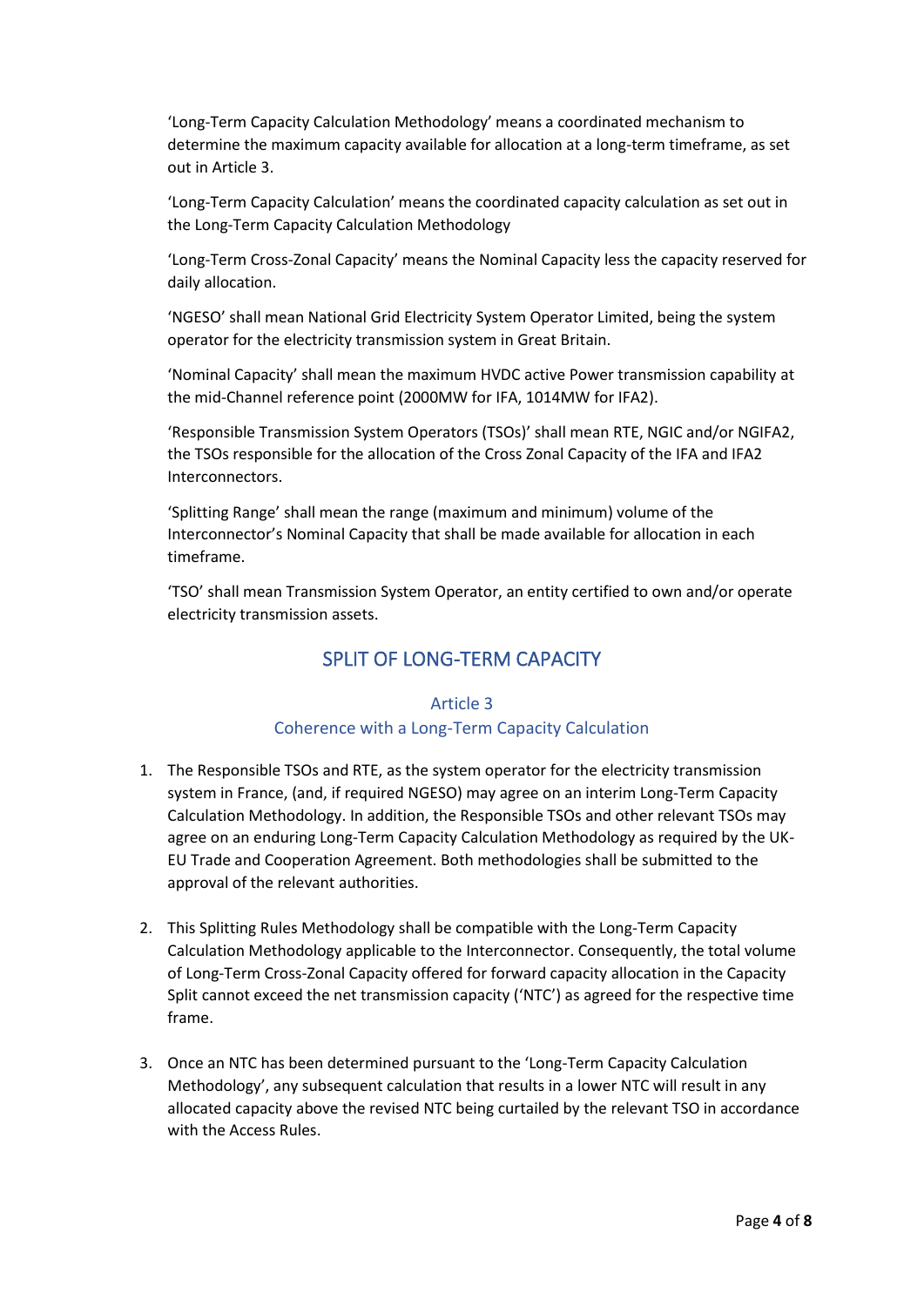#### Article 4

#### Splitting Ranges

- <span id="page-4-0"></span>1. The Splitting Ranges are set out in Annex 1 of this Splitting Rules Methodology.
- 2. The same Splitting Range shall apply to both directions of capacity.
- 3. The Responsible TSOs may offer for allocation less than the minimum volume specified in the Splitting Range for a given timeframe identified in Annex 1 in the following situations:
	- a) where capacity cannot be offered for allocation due to the long-term capacity calculation result for a given timeframe being less than the minimum level of the splitting range for that timeframe;
	- b) where capacity is not offered for allocation due to an outage that lasts the majority of the timeframe concerned;
	- c) where the Interconnector has been unavailable for an extended period during the calendar year.

## Article 5 Capacity Split Principles

- <span id="page-4-1"></span>1. The Capacity Split shall contain the volumes determined across all timeframes in relation to each Interconnector, for a period of a whole calendar year (or part thereof).
- 2. The Capacity Split for the Interconnector shall:
	- a) be determined independently for each direction;
	- b) respect the Splitting Ranges in Annex 1 except in the situations detailed in Article 4.3;
	- c) comply with the requirements set out in Article 3; and
	- d) be based on dialogue and analysis to identify the needs of the market.

#### Article 6

#### Capacity Split Assessment Process

- <span id="page-4-2"></span>1. A provisional version of the Capacity Split shall:
	- a) be determined at least once a year by the Responsible TSOs for each Interconnector, in accordance with the terms of Article 5, based on the Nominal Capacity and subject to the conditions in Article 4.3.
	- b) be published in accordance with Article 7.
- 2. Following any long term capacity calculation:
	- a) the Responsible TSOs may amend the Capacity Split for each Interconnector to ensure that future allocations can fulfil this Splitting Rules Methodology and meet the requirements of market parties, in accordance with the terms of Article 5, based on the result of the long-term capacity calculation and subject to the conditions in Article 4.3; and
	- b) the Responsible TSOs shall then publish a Capacity Split for each Interconnector in accordance with Article 7.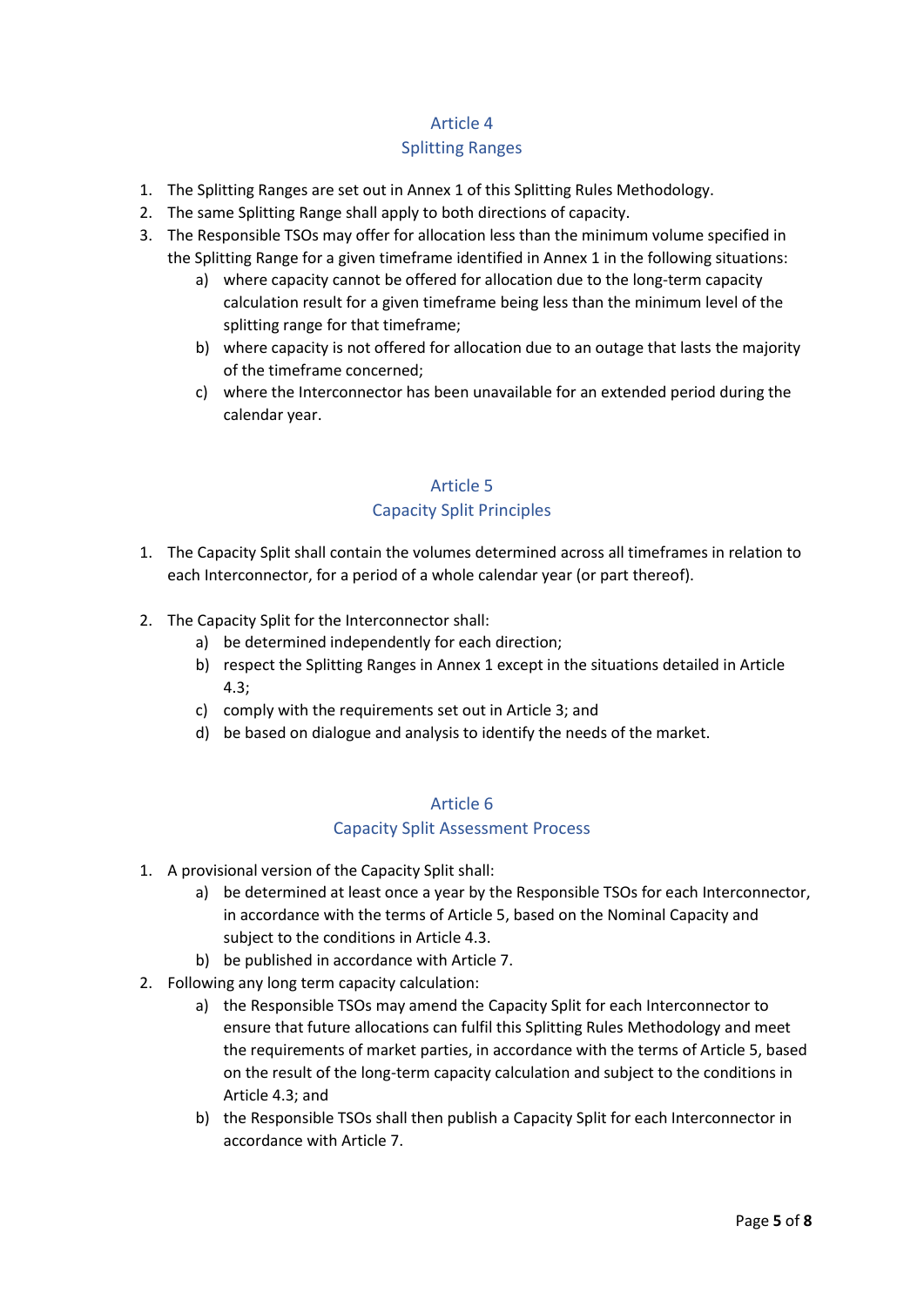3. Following any unplanned event on the Interconnector, the Responsible TSOs may amend the Capacity Split for each Interconnector where such unplanned event may result in a Capacity Shortage during the Auction delivery period, or reduces capacity such that no capacity is available for allocation above that which has already been allocated, at any point up to the end of the Bidding Period.

#### Article 7 Reporting

- <span id="page-5-0"></span>1. The provisional version of the Capacity Split (an illustrative example is set out here in Annex 2) and the Nominal Capacity for each delivery year shall be published on the Interconnector's website and the Allocation Platform's website at the same time as the provisional Auction Calendar in accordance with the Access Rules.
- 2. Any changes to the Capacity Split and the reason(s) for such changes shall be published on the Allocation Platform's website:
	- a) before the first allocation of capacity relating to a specific auction, following a long term capacity calculation; and/or
	- b) following each revision of the Capacity Split in accordance with Article 6.
- <span id="page-5-1"></span>3. This Article is designed to meet the objectives of transparency to support market participants to anticipate the effect of the Capacity Split on product allocations.

## FINAL PROVISIONS

## Article 8

#### Implementation

<span id="page-5-2"></span>1. Implementation of this Splitting Rules Methodology shall take effect on the date and time notified to market participants on the IFA/IFA2 website following the approval of this Splitting Rules Methodology by the French national regulatory authority.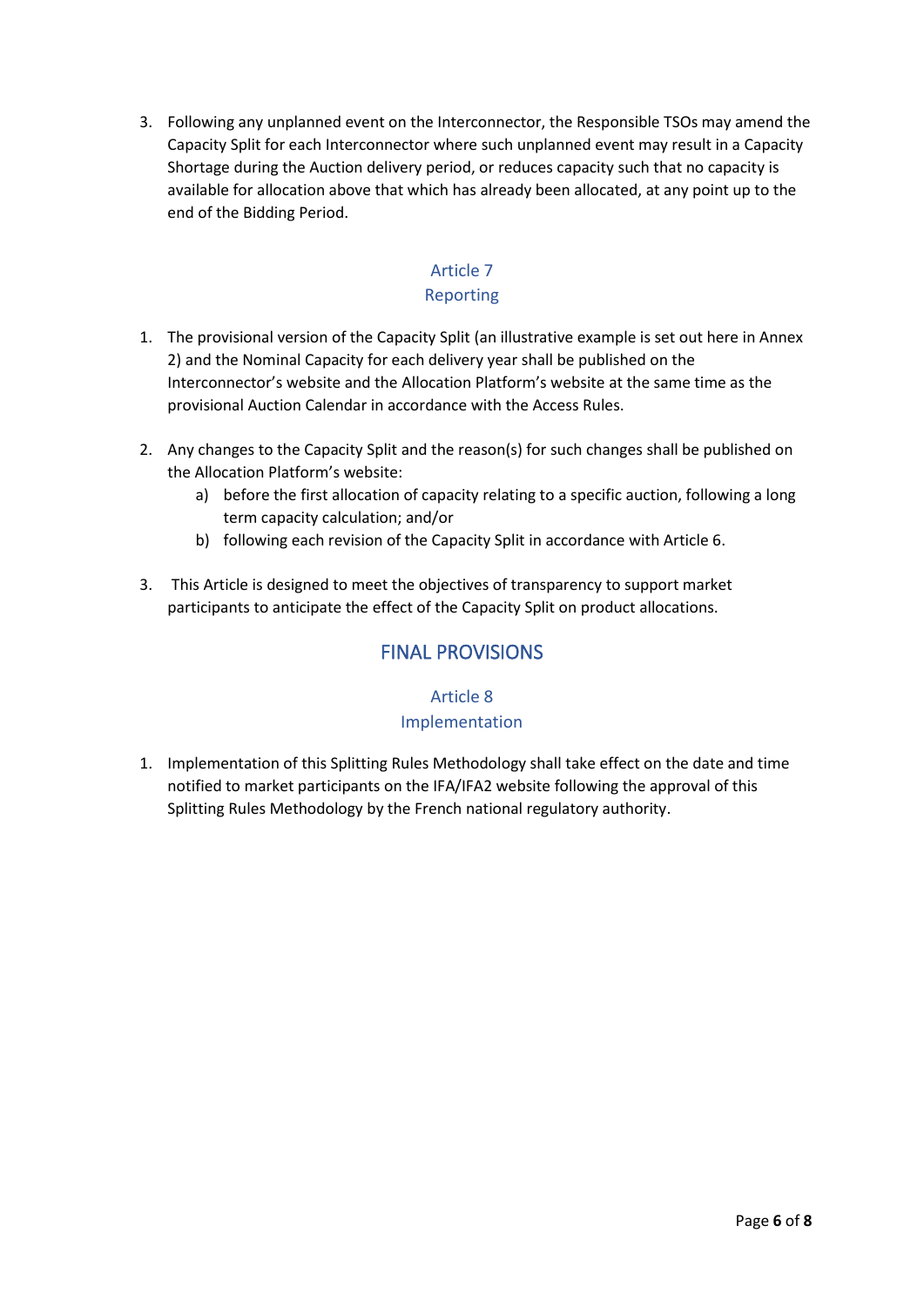### Annex 1 Splitting Range

<span id="page-6-0"></span>The volumes detailed in each Capacity Split for each timeframe shall be determined by the 'MW' for each timeframe and within the Minimum and Maximum values given in the table below, for both directions independently:

| <b>Timeframe</b> | Minimum (MW)   | <b>Maximum (MW)</b> |  |
|------------------|----------------|---------------------|--|
| $CAL (Y+2)$      | 0              | 200                 |  |
| $CAL (Y+1)$      | 500            | 1000                |  |
| Seasonal         | $\overline{0}$ | 400                 |  |
| Quarterly        | 100            | 450                 |  |
| Monthly          | 100            | 500                 |  |
| Weekend          | $\overline{0}$ | 200                 |  |
| Daily $(*)$      | 100            |                     |  |

**IFA**

**IFA2**

| <b>Timeframe</b> | Minimum (MW) | Maximum (MW) |  |
|------------------|--------------|--------------|--|
| CAL (Y+2)        | $\Omega$     | 100          |  |
| $CAL (Y+1)$      | 300          | 500          |  |
| Seasonal         | $\Omega$     | 200          |  |
| Quarterly        | $\Omega$     | 300          |  |
| Monthly          | 50           | 450          |  |
| Weekend          | $\Omega$     | 100          |  |
| Daily $(*)$      | 50           |              |  |

No capacity is reserved for the intraday allocation process. For the avoidance of doubt, any unused capacity following day ahead allocation, or any residual capacity following a return to service, shall be offered for the intraday allocation process, subject to a further capacity calculation or unplanned outage.

(\*) The Capacity Split for Daily Auctions during weekends are subject to be reduced by the capacity offered in the Weekend Auctions.